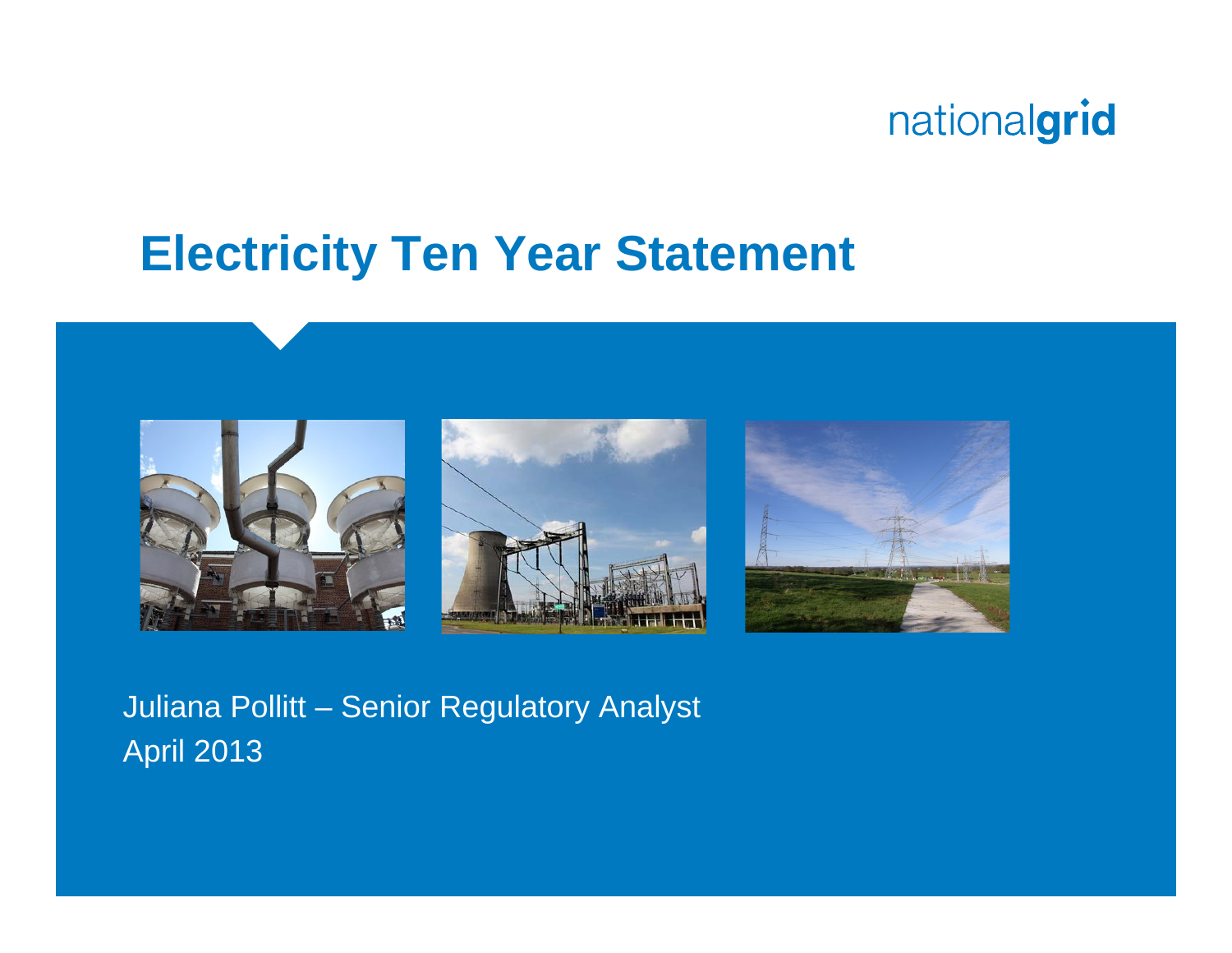# **Electricity Ten Year Statement**

- b. Electricity Ten Year Statement (ETYS) covers:
	- **Impact of energy scenarios on the** development & operation of the electricity transmission network
	- Network Development Policy (NDP) for England & Wales - defines how we assess the need to progress wider system reinforcements

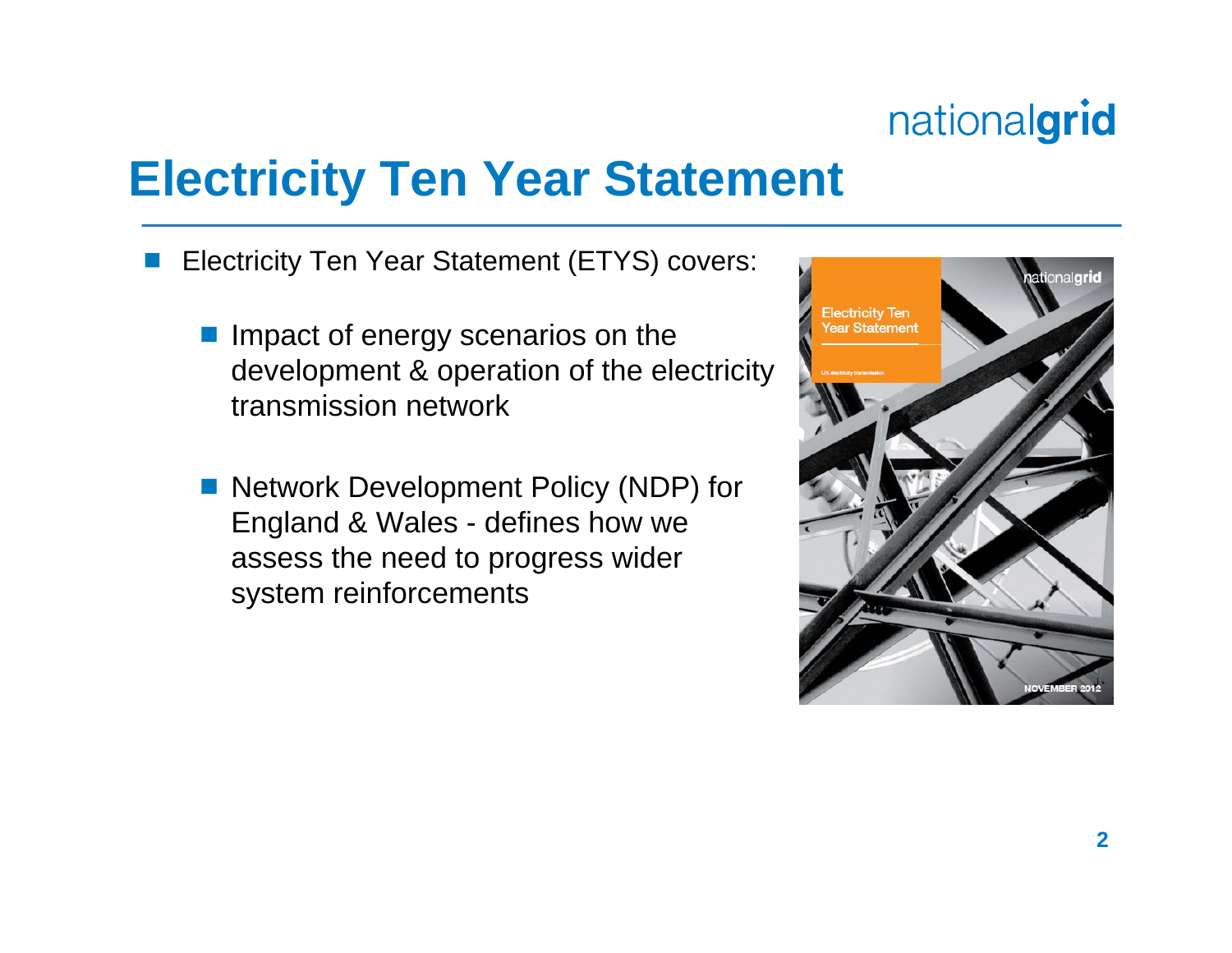# **System Operation in the ETYS**

- **Service Service**  System Operation chapter includes high level overview of:
	- **Impacts of energy scenarios on network operability & dynamics**
	- **Service Service**  Options to resolve operability challenges including tools, products and technologies for design and operation of the transmission system:
		- E.g. Rapid Response to manage frequency
	- We're co-ordinating this area with Commercial Balancing Services Group

#### **What information you would like to see on potential solutions to operational challenges?**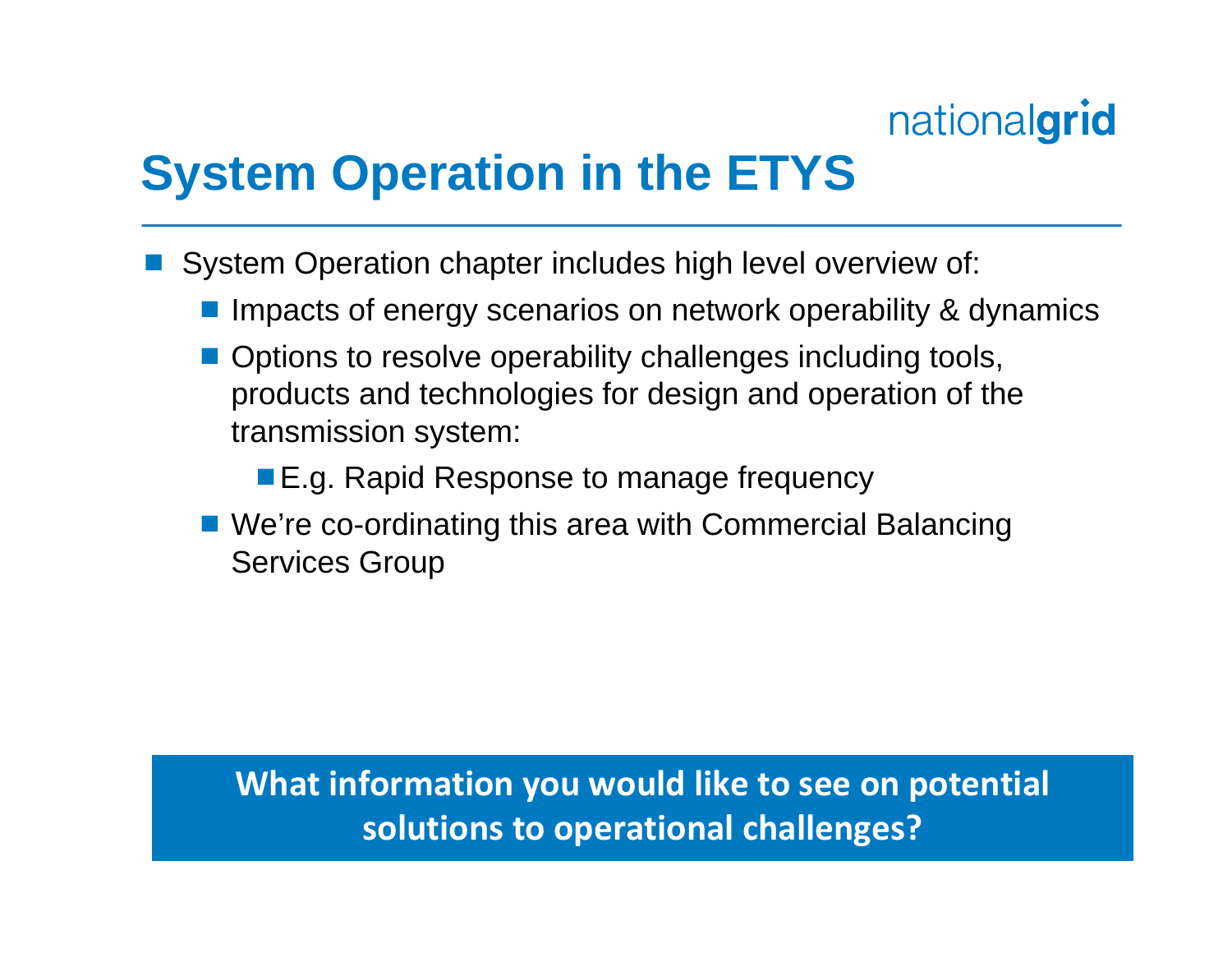# nationalgrid **Network Development Policy (NDP)**

**The Second**  The NDP considers the timing of wider system reinforcements against the risks including

|  | If too early                                                                                                                                                                                                                                                          | If too late |                                                                                                                                             |  |
|--|-----------------------------------------------------------------------------------------------------------------------------------------------------------------------------------------------------------------------------------------------------------------------|-------------|---------------------------------------------------------------------------------------------------------------------------------------------|--|
|  | • Higher financing costs<br>•Increased stranding risks<br>• Higher securities costs                                                                                                                                                                                   |             | •Higher BSUoS costs<br>•Network access issues                                                                                               |  |
|  | ■ NDP approach aims to deliver a<br>transparent dynamic process to<br>promote timely investment for<br>aggregate demand and generation<br>patterns.<br>■ NDP should allow stakeholders to<br>understand why decisions to build, and<br>not to build, have been taken. |             | <b>What are your views</b><br>on our NDP<br>approach?<br><b>Does the NDP represent</b><br>the appropriate balance<br>between investment and |  |
|  |                                                                                                                                                                                                                                                                       |             | alternative options?                                                                                                                        |  |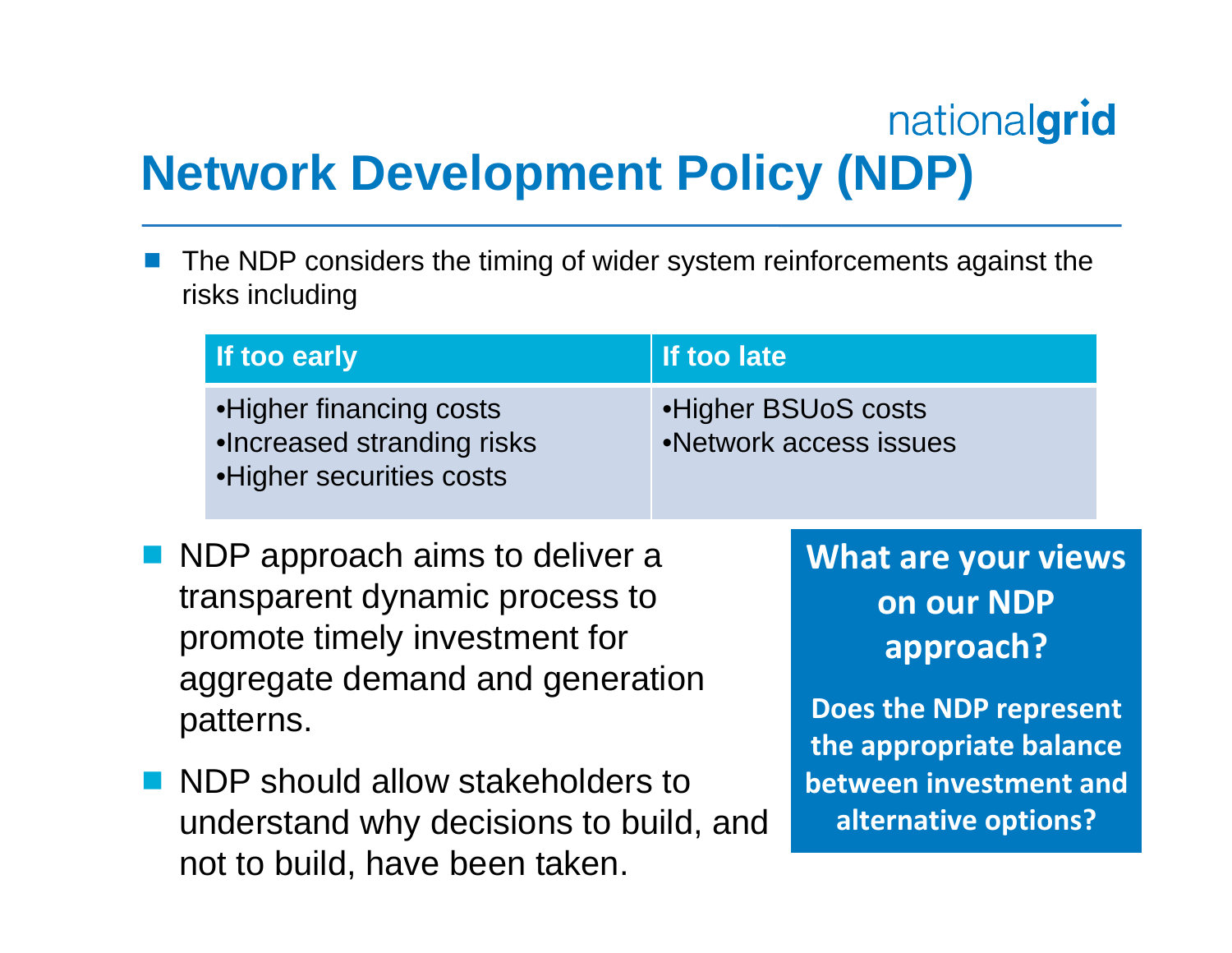# **ETYS & NDP Consultation**

- Your opportunity to influence:
	- The information we provide to meet your needs & increase transparency
	- How we minimise network operation costs
	- Discussion of all opportunities to innovate
- p. Please take the time to respond to our consultation by **Thursday 16th May** at



**5**transmission.etys@nationalgrid.com or Juliana.Pollitt@nationalgrid.comhttp://www.nationalgrid.com/uk/Electricity/ten-year-statement/consultation/